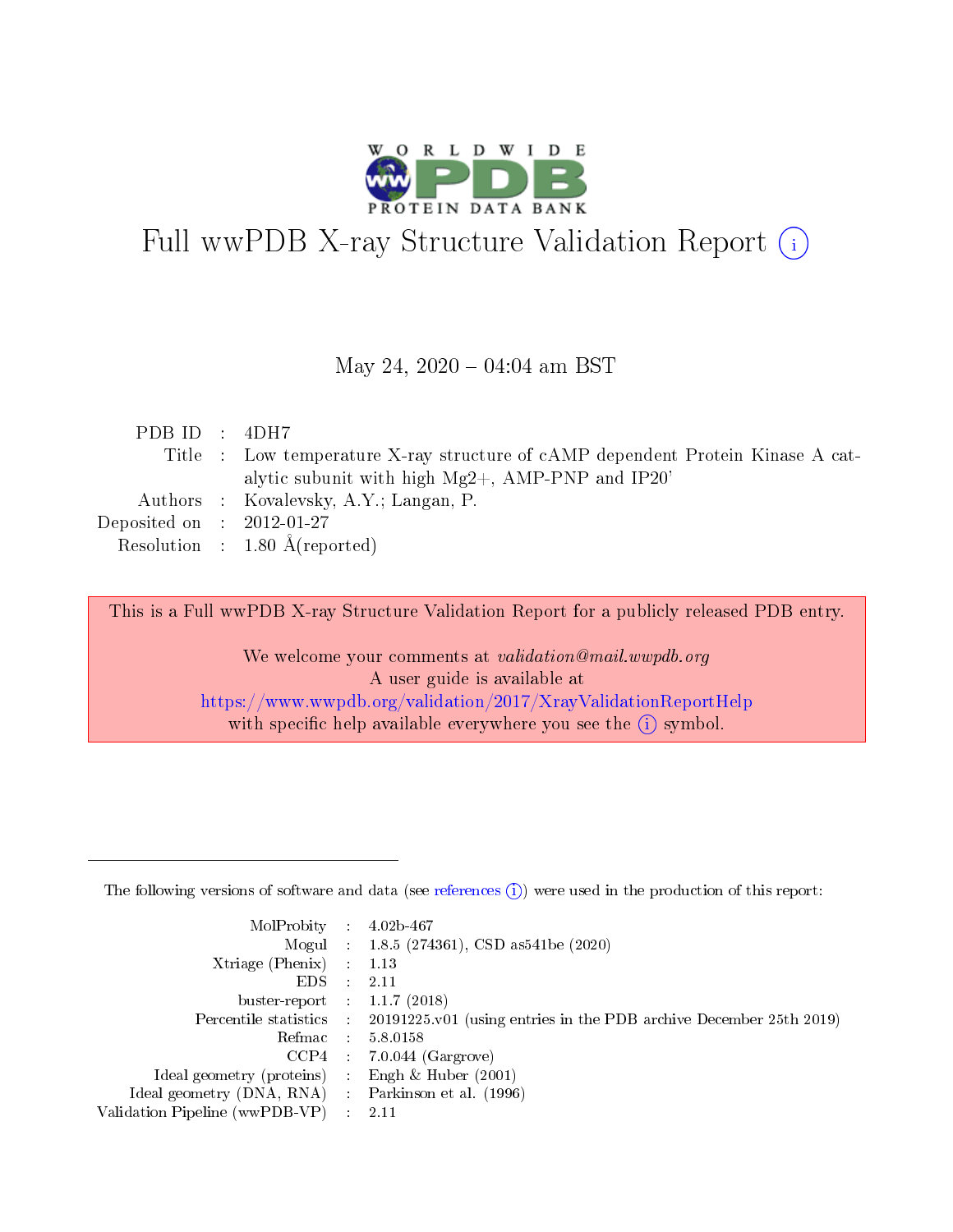# 1 [O](https://www.wwpdb.org/validation/2017/XrayValidationReportHelp#overall_quality)verall quality at a glance  $(i)$

The following experimental techniques were used to determine the structure: X-RAY DIFFRACTION

The reported resolution of this entry is 1.80 Å.

Percentile scores (ranging between 0-100) for global validation metrics of the entry are shown in the following graphic. The table shows the number of entries on which the scores are based.



| Metric                | Whole archive<br>$(\#\mathrm{Entries})$ | Similar resolution<br>$(\#\text{Entries},\,\text{resolution}\,\,\text{range}(\textup{\AA}))$ |
|-----------------------|-----------------------------------------|----------------------------------------------------------------------------------------------|
| $R_{free}$            | 130704                                  | $5950(1.80-1.80)$                                                                            |
| Clashscore            | 141614                                  | $6793(1.80-1.80)$                                                                            |
| Ramachandran outliers | 138981                                  | 6697 $(1.80-1.80)$                                                                           |
| Sidechain outliers    | 138945                                  | 6696 (1.80-1.80)                                                                             |
| RSRZ outliers         | 127900                                  | $5850(1.80-1.80)$                                                                            |

The table below summarises the geometric issues observed across the polymeric chains and their fit to the electron density. The red, orange, yellow and green segments on the lower bar indicate the fraction of residues that contain outliers for  $>=3, 2, 1$  and 0 types of geometric quality criteria respectively. A grey segment represents the fraction of residues that are not modelled. The numeric value for each fraction is indicated below the corresponding segment, with a dot representing fractions <=5% The upper red bar (where present) indicates the fraction of residues that have poor fit to the electron density. The numeric value is given above the bar.

| Mol | $Chain \  Length$ | Quality of chain |     |
|-----|-------------------|------------------|-----|
|     | 350               | 6%<br>85%        | 10% |
|     | 20                | 10%<br>85%       | 15% |

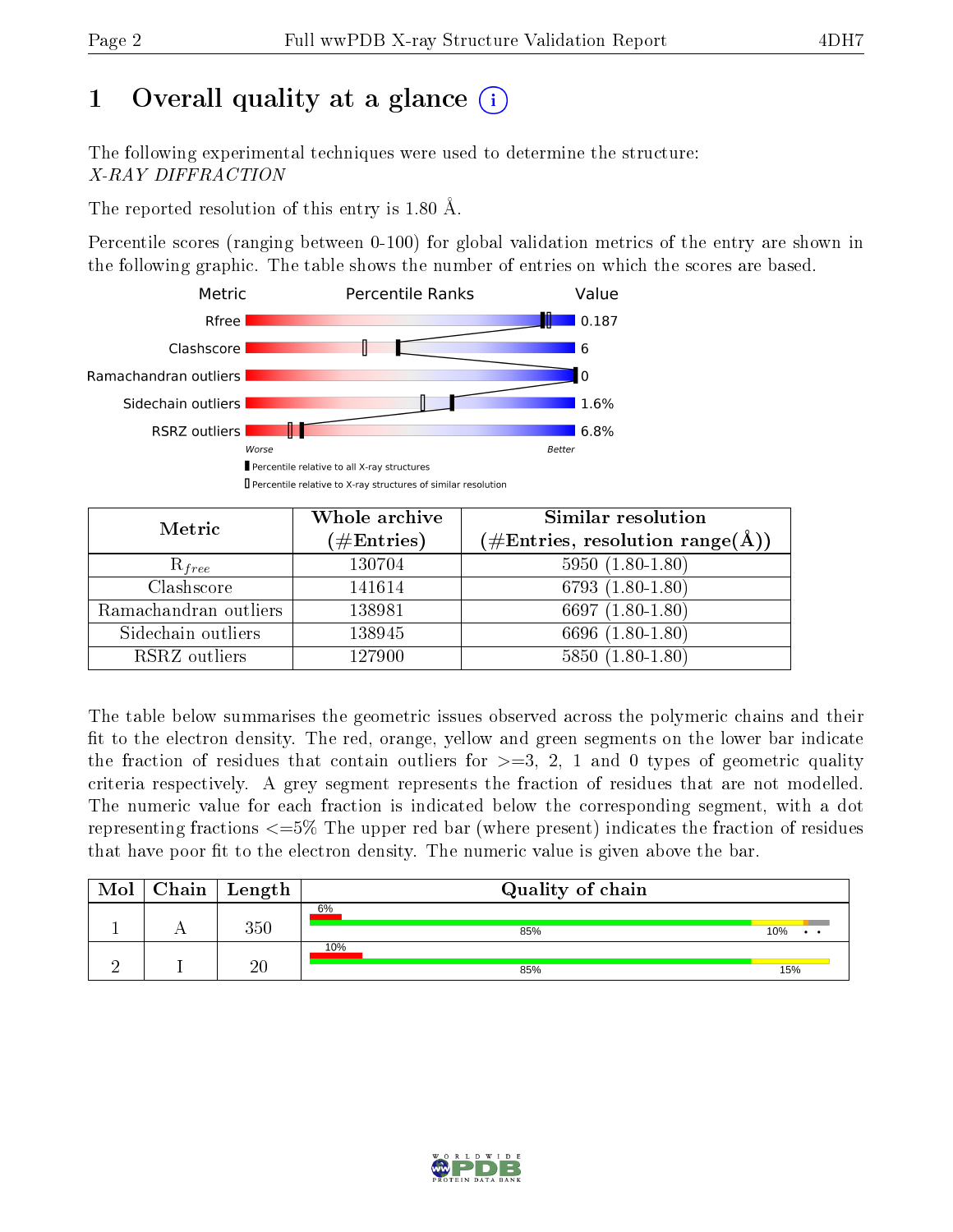# 2 Entry composition  $\left( \cdot \right)$

There are 5 unique types of molecules in this entry. The entry contains 3425 atoms, of which 0 are hydrogens and 0 are deuteriums.

In the tables below, the ZeroOcc column contains the number of atoms modelled with zero occupancy, the AltConf column contains the number of residues with at least one atom in alternate conformation and the Trace column contains the number of residues modelled with at most 2 atoms.

• Molecule 1 is a protein called cAMP-dependent protein kinase catalytic subunit alpha.

| Mol | Chain   Residues | Atoms        |          |     |     | $\text{ZeroOcc}$   AltConf   Trace |  |  |  |
|-----|------------------|--------------|----------|-----|-----|------------------------------------|--|--|--|
|     | 336              | Total<br>278 | $1800\,$ | 465 | 505 |                                    |  |  |  |

• Molecule 2 is a protein called cAMP-dependent protein kinase inhibitor alpha.

| Mol | Chain   Residues | Atoms   |  | $ZeroOcc \   \ AltConf \  $ | $\perp$ Trace |  |  |
|-----|------------------|---------|--|-----------------------------|---------------|--|--|
|     | $20\,$           | Total C |  | 94 32                       |               |  |  |

• Molecule 3 is MAGNESIUM ION (three-letter code: MG) (formula: Mg).

|  | $Mol$   Chain   Residues | <b>Atoms</b> | ZeroOcc   AltConf |  |
|--|--------------------------|--------------|-------------------|--|
|  |                          | Total        |                   |  |

 Molecule 4 is PHOSPHOAMINOPHOSPHONIC ACID-ADENYLATE ESTER (three-letter code: ANP) (formula:  $C_{10}H_{17}N_6O_{12}P_3$ ).



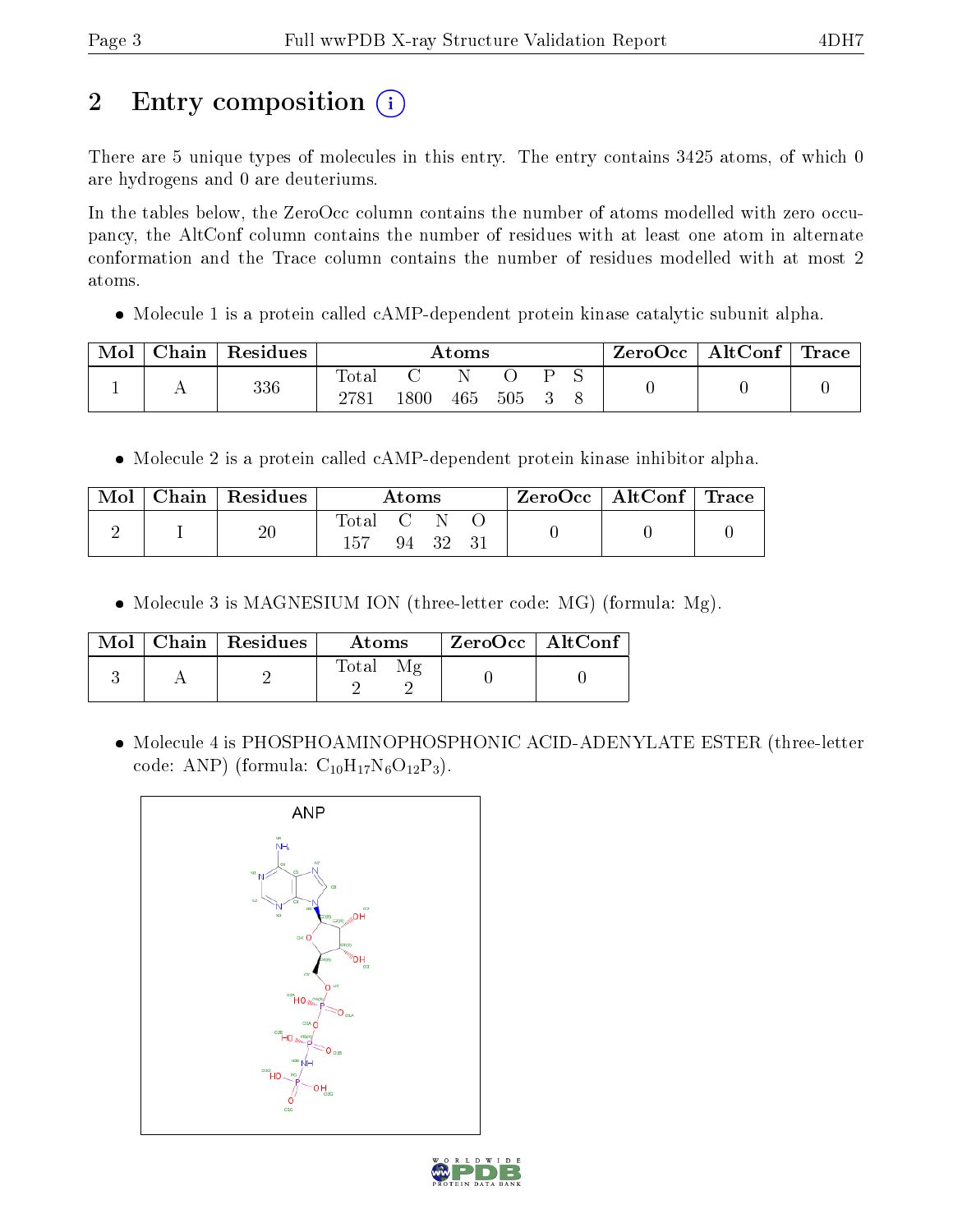| $\text{Mol} \parallel$ | $\vert$ Chain $\vert$ Residues | Atoms       |     |  | ZeroOcc   AltConf |  |  |  |
|------------------------|--------------------------------|-------------|-----|--|-------------------|--|--|--|
|                        |                                | Total C N O | 10. |  |                   |  |  |  |

 $\bullet\,$  Molecule 5 is water.

|   | Mol   Chain   Residues | Atoms               | ZeroOcc   AltConf |
|---|------------------------|---------------------|-------------------|
| h | 420                    | Total<br>420<br>420 |                   |
|   | 34                     | Total O             |                   |

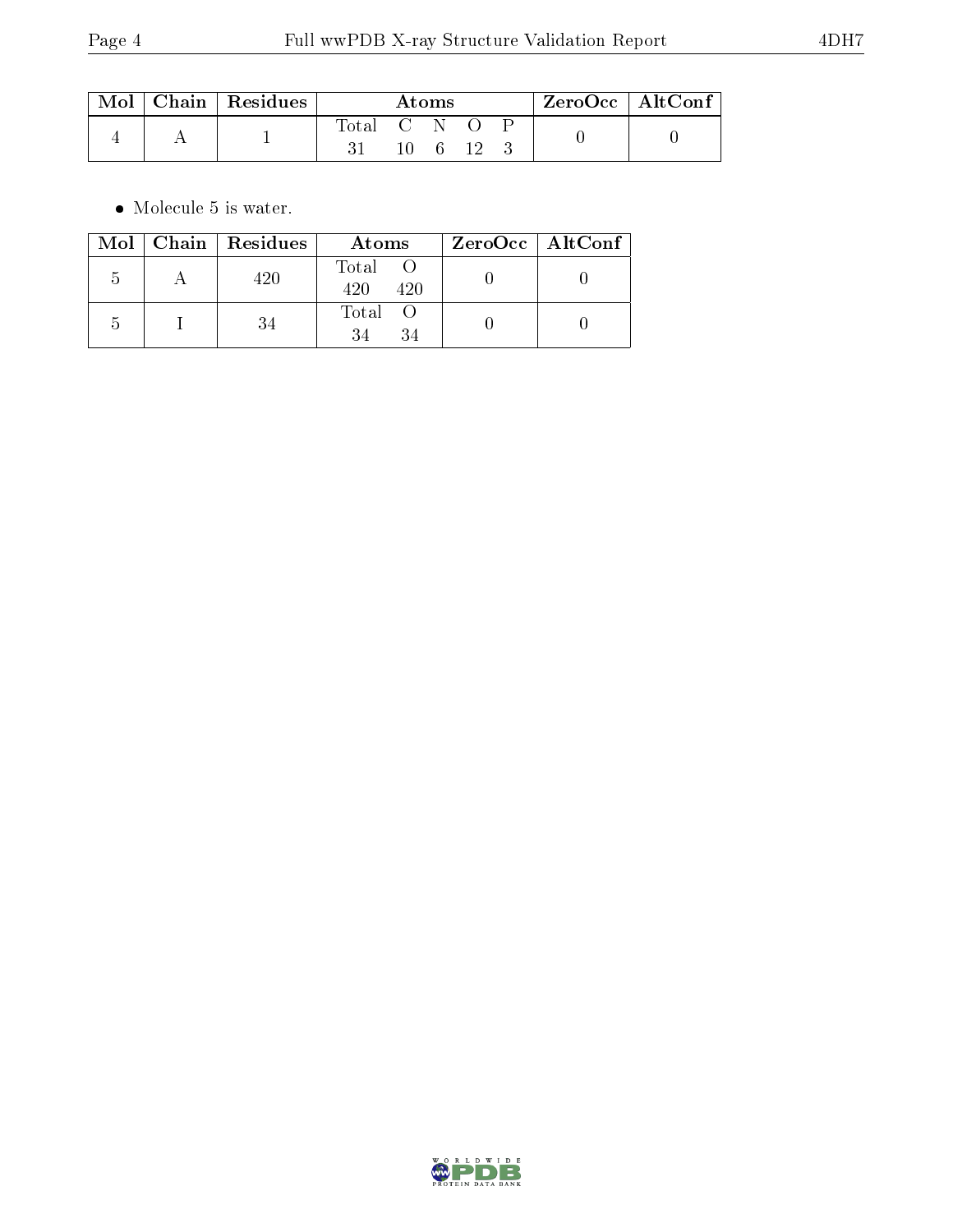# 3 Residue-property plots  $(i)$

These plots are drawn for all protein, RNA and DNA chains in the entry. The first graphic for a chain summarises the proportions of the various outlier classes displayed in the second graphic. The second graphic shows the sequence view annotated by issues in geometry and electron density. Residues are color-coded according to the number of geometric quality criteria for which they contain at least one outlier: green  $= 0$ , yellow  $= 1$ , orange  $= 2$  and red  $= 3$  or more. A red dot above a residue indicates a poor fit to the electron density (RSRZ  $> 2$ ). Stretches of 2 or more consecutive residues without any outlier are shown as a green connector. Residues present in the sample, but not in the model, are shown in grey.

• Molecule 1: cAMP-dependent protein kinase catalytic subunit alpha



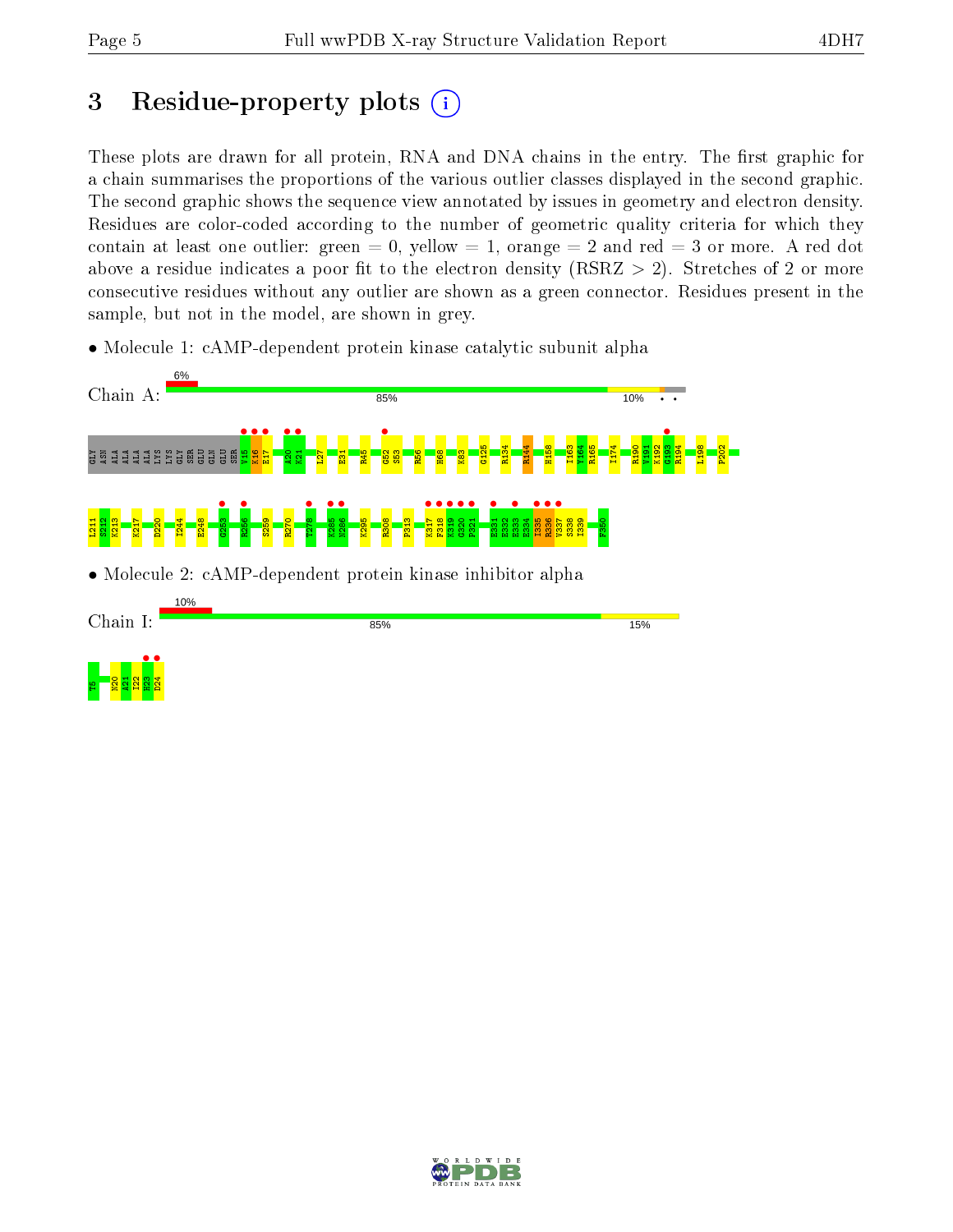# 4 Data and refinement statistics  $(i)$

| Property                                                   | Value                                               | Source     |
|------------------------------------------------------------|-----------------------------------------------------|------------|
| Space group                                                | P 21 21 21                                          | Depositor  |
| Cell constants                                             | $79.65\text{\AA}$ 98.01Å<br>$57.53\text{\AA}$       | Depositor  |
| a, b, c, $\alpha$ , $\beta$ , $\gamma$                     | $90.00^{\circ}$<br>$90.00^{\circ}$<br>$90.00^\circ$ |            |
| Resolution $(A)$                                           | 20.00<br>$-1.80$                                    | Depositor  |
|                                                            | 19.91<br>$-1.80$                                    | <b>EDS</b> |
| $\%$ Data completeness                                     | (Not available) $(20.00-1.80)$                      | Depositor  |
| (in resolution range)                                      | $98.5(19.91-1.80)$                                  | <b>EDS</b> |
| $R_{merge}$                                                | (Not available)                                     | Depositor  |
| $\mathrm{R}_{sym}$                                         | $(No\bar{t}$ available)                             | Depositor  |
| $\langle I/\sigma(I) \rangle^{-1}$                         | $7.25$ (at $1.80$ Å)                                | Xtriage    |
| Refinement program                                         | <b>CNS</b>                                          | Depositor  |
|                                                            | 0.179<br>0.194<br>$\mathbf{A}$                      | Depositor  |
| $R, R_{free}$                                              | 0.171<br>0.187<br>$\mathcal{L}$                     | DCC        |
| $R_{free}$ test set                                        | 2121 reflections $(5.03\%)$                         | wwPDB-VP   |
| Wilson B-factor $(A^2)$                                    | 21.1                                                | Xtriage    |
| Anisotropy                                                 | 0.364                                               | Xtriage    |
| Bulk solvent $k_{sol}$ (e/Å <sup>3</sup> ), $B_{sol}(A^2)$ | 0.35, 51.9                                          | <b>EDS</b> |
| L-test for $\mathrm{twinning}^2$                           | $< L >$ = 0.49, $< L2$ > = 0.32                     | Xtriage    |
| Estimated twinning fraction                                | No twinning to report.                              | Xtriage    |
| $\overline{F_o}, \overline{F_c}$ correlation               | 0.96                                                | <b>EDS</b> |
| Total number of atoms                                      | 3425                                                | wwPDB-VP   |
| Average B, all atoms $(A^2)$                               | $23.0\,$                                            | wwPDB-VP   |

Xtriage's analysis on translational NCS is as follows: The largest off-origin peak in the Patterson function is  $5.75\%$  of the height of the origin peak. No significant pseudotranslation is detected.

<sup>&</sup>lt;sup>2</sup>Theoretical values of  $\langle |L| \rangle$ ,  $\langle L^2 \rangle$  for acentric reflections are 0.5, 0.333 respectively for untwinned datasets, and 0.375, 0.2 for perfectly twinned datasets.



<span id="page-5-1"></span><span id="page-5-0"></span><sup>1</sup> Intensities estimated from amplitudes.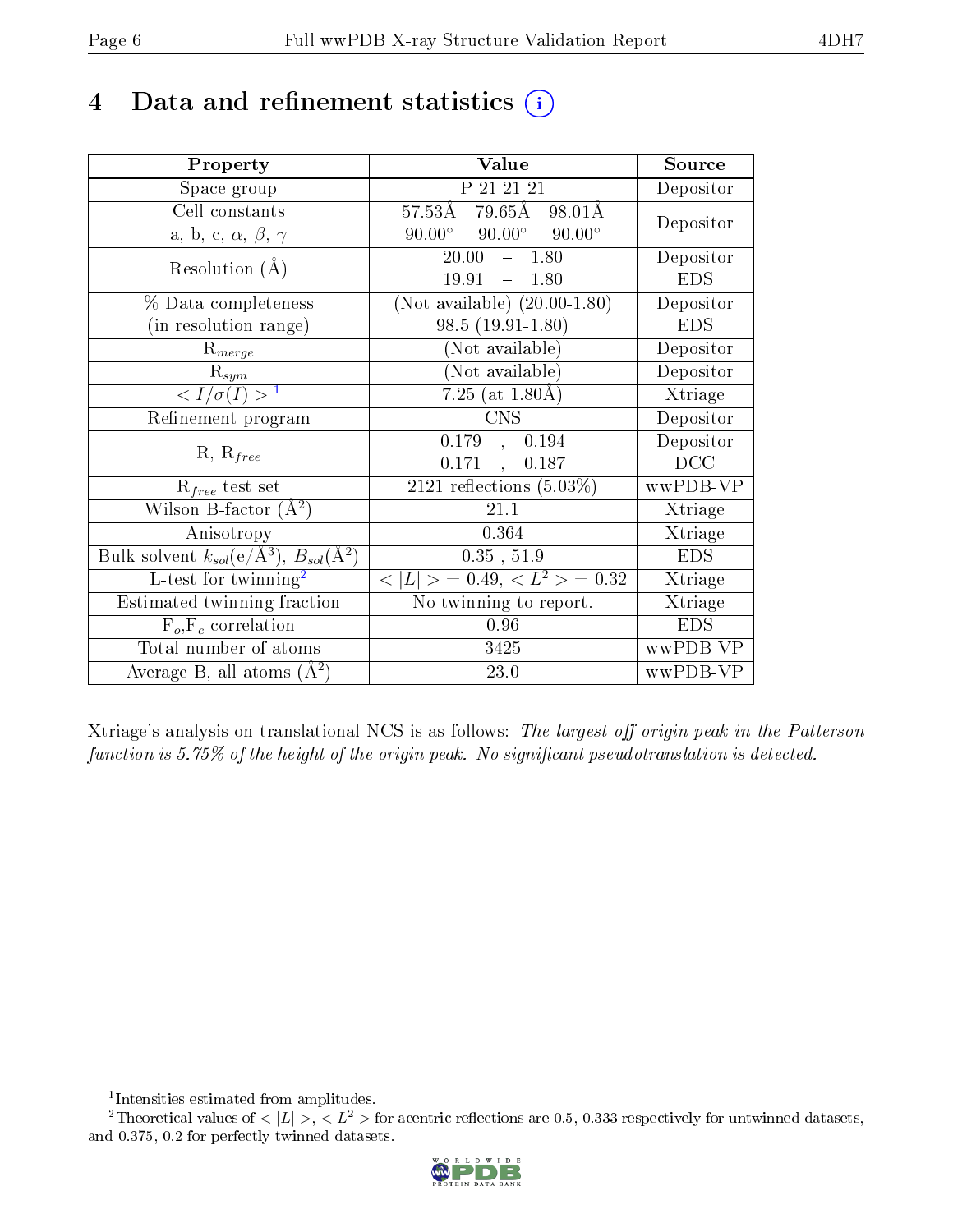# 5 Model quality  $(i)$

## 5.1 Standard geometry  $(i)$

Bond lengths and bond angles in the following residue types are not validated in this section: TPO, MG, ANP, SEP

The Z score for a bond length (or angle) is the number of standard deviations the observed value is removed from the expected value. A bond length (or angle) with  $|Z| > 5$  is considered an outlier worth inspection. RMSZ is the root-mean-square of all Z scores of the bond lengths (or angles).

| Mol           | Chain |             | Bond lengths |      | Bond angles |
|---------------|-------|-------------|--------------|------|-------------|
|               |       | <b>RMSZ</b> | $\# Z  > 5$  | RMSZ | $\ Z\  > 5$ |
|               |       | 0.26        | 0/2818       | 0.55 | 0/3793      |
| $\mathcal{D}$ |       | 0.31        | 0/159        | 0.46 | 0/212       |
| AΠ            | АH    | 0.27        | /2977        | 0.55 | 4005        |

Chiral center outliers are detected by calculating the chiral volume of a chiral center and verifying if the center is modelled as a planar moiety or with the opposite hand.A planarity outlier is detected by checking planarity of atoms in a peptide group, atoms in a mainchain group or atoms of a sidechain that are expected to be planar.

|  | $\mid$ Mol $\mid$ Chain $\mid$ #Chirality outliers $\mid$ #Planarity outliers $\mid$ |
|--|--------------------------------------------------------------------------------------|
|  |                                                                                      |

There are no bond length outliers.

There are no bond angle outliers.

There are no chirality outliers.

All (8) planarity outliers are listed below:

| Mol          | Chain        | $\operatorname{Res}% \left( \mathcal{N}\right) \equiv\operatorname{Res}(\mathcal{N}_{0})\cap\mathcal{N}_{1}$ | Type                    | Group     |
|--------------|--------------|--------------------------------------------------------------------------------------------------------------|-------------------------|-----------|
| $\mathbf{1}$ | $\mathbf{A}$ | 134                                                                                                          | $\overline{\rm ARG}$    | Sidechain |
| 1            | $\mathbf{A}$ | 144                                                                                                          | $\rm{ARG}$              | Sidechain |
| 1            | A            | 190                                                                                                          | $\rm{ARG}$              | Sidechain |
| 1            | A            | 194                                                                                                          | $\overline{\text{ARG}}$ | Sidechain |
| 1            | A            | 270                                                                                                          | $\rm{ARG}$              | Sidechain |
| 1            | А            | 308                                                                                                          | $\rm{ARG}$              | Sidechain |
| 1            | A            | 336                                                                                                          | $\rm{ARG}$              | Sidechain |
| $\mathbf{1}$ |              | 56                                                                                                           | $\rm{ARG}$              | Sidechain |

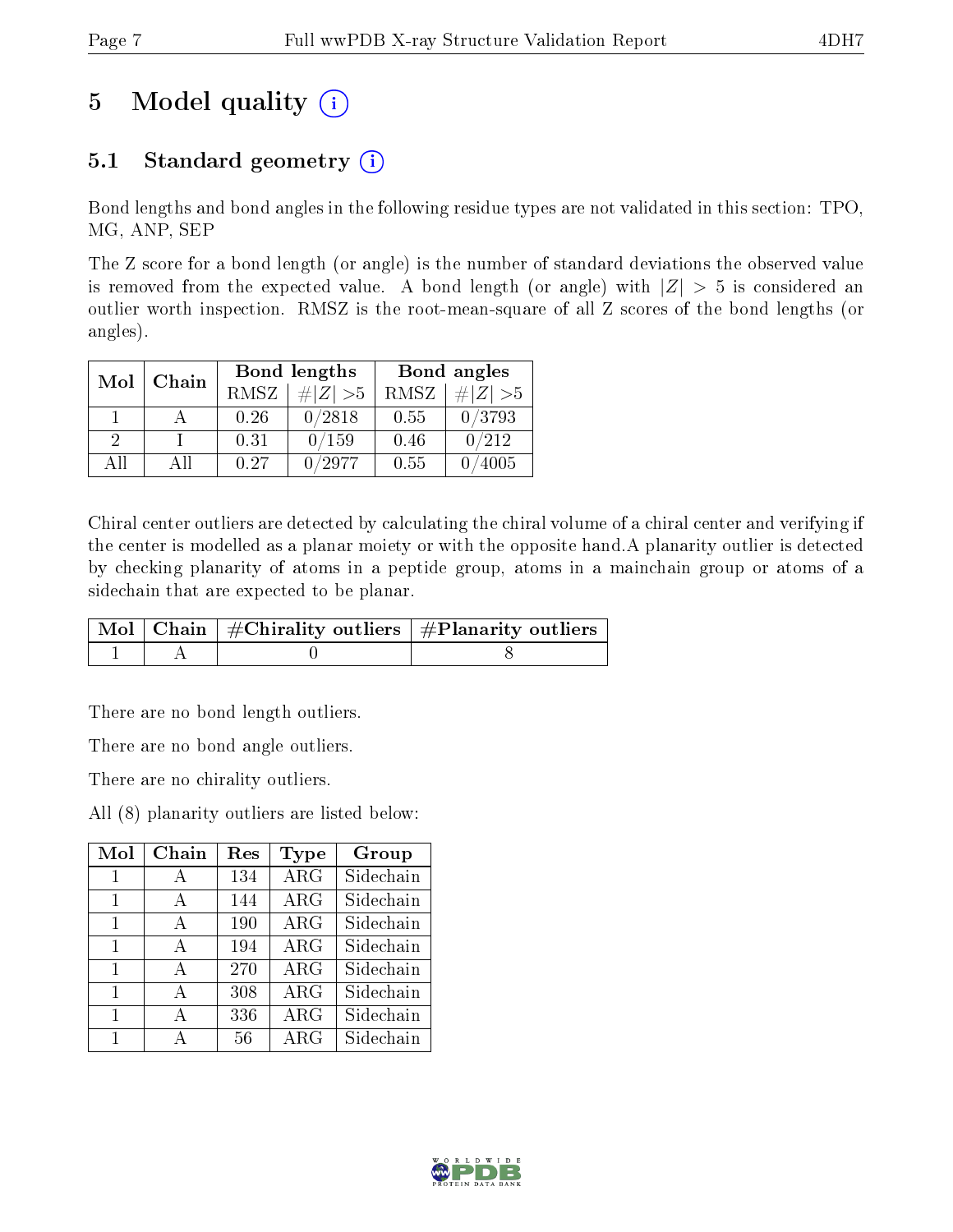### $5.2$  Too-close contacts  $(i)$

In the following table, the Non-H and H(model) columns list the number of non-hydrogen atoms and hydrogen atoms in the chain respectively. The H(added) column lists the number of hydrogen atoms added and optimized by MolProbity. The Clashes column lists the number of clashes within the asymmetric unit, whereas Symm-Clashes lists symmetry related clashes.

|  |      | Mol   Chain   Non-H   H(model)   H(added) |        |    | $\textbf{Class} \mid \textbf{Symm-Class}$ |
|--|------|-------------------------------------------|--------|----|-------------------------------------------|
|  | 2781 |                                           | 2762   | 35 |                                           |
|  | 157  |                                           | 146    |    |                                           |
|  |      |                                           |        |    |                                           |
|  | 2.   |                                           | $13\,$ |    |                                           |
|  | 420  |                                           |        | 22 |                                           |
|  | 34   |                                           |        |    |                                           |
|  | 3425 |                                           | 2921   | 37 |                                           |

The all-atom clashscore is defined as the number of clashes found per 1000 atoms (including hydrogen atoms). The all-atom clashscore for this structure is 6.

All (37) close contacts within the same asymmetric unit are listed below, sorted by their clash magnitude.

|                     |                   | Interatomic    | Clash         |
|---------------------|-------------------|----------------|---------------|
| Atom-1              | Atom-2            | distance $(A)$ | overlap $(A)$ |
| 1: A:31: GLU: HG2   | 5:A:1415:HOH:O    | 1.68           | 0.93          |
| 1: A:259: SER: HB2  | 5:A:1360:HOH:O    | 1.73           | 0.89          |
| 1: A: 336: ARG: HG2 | 5:A:1365:HOH:O    | 1.78           | 0.82          |
| 1:A:45:ARG:NE       | 1:A:335:ILE:HG21  | 2.11           | 0.64          |
| 1:A:339:ILE:HD11    | 5:A:1261:HOH:O    | 2.00           | 0.62          |
| 2:I:24:ASP:HB2      | 5:I:125:HOH:O     | 2.00           | 0.62          |
| 1: A:68: HIS: HE1   | 5:A:1037:HOH:O    | 1.85           | 0.59          |
| 1: A: 338: SEP: N   | 5:A:1365:HOH:O    | 2.33           | 0.57          |
| 1:A:217:LYS:HE2     | 5:A:1419:HOH:O    | 2.07           | 0.53          |
| 1: A:53: SER:OG     | 2:I:20:ASN:HB3    | 2.10           | 0.51          |
| 1: A:68: HIS: HD2   | 5:A:1220:HOH:O    | 1.93           | 0.51          |
| 1:A:125:GLY:HA3     | 1: A:174: ILE: O  | 2.11           | 0.51          |
| 1: A: 158: HIS: HD2 | 5:A:1013:HOH:O    | 1.94           | 0.50          |
| 1:A:336:ARG:N       | 5:A:1364:HOH:O    | 2.41           | 0.50          |
| 1:A:158:HIS:HEL     | 1:A:220:ASP:OD2   | 1.96           | 0.49          |
| 1: A:202:PRO:HD3    | 2:I:22:ILE:HG13   | 1.94           | 0.49          |
| 1: A:16: LYS:HZ1    | 1: A:16: LYS: HA  | 1.78           | 0.47          |
| 2:I:22:ILE:HB       | 5:I:121:HOH:O     | 2.14           | 0.47          |
| 1:A:27:LEU:O        | 1: A:31: GLU: HG3 | 2.15           | 0.46          |
| 1: A:16: LYS: HA    | 1: A: 16: LYS: NZ | 2.31           | 0.46          |
| 1:A:17:GLU:H        | 1: A:17: GLU:CD   | 2.20           | 0.45          |

Continued on next page...

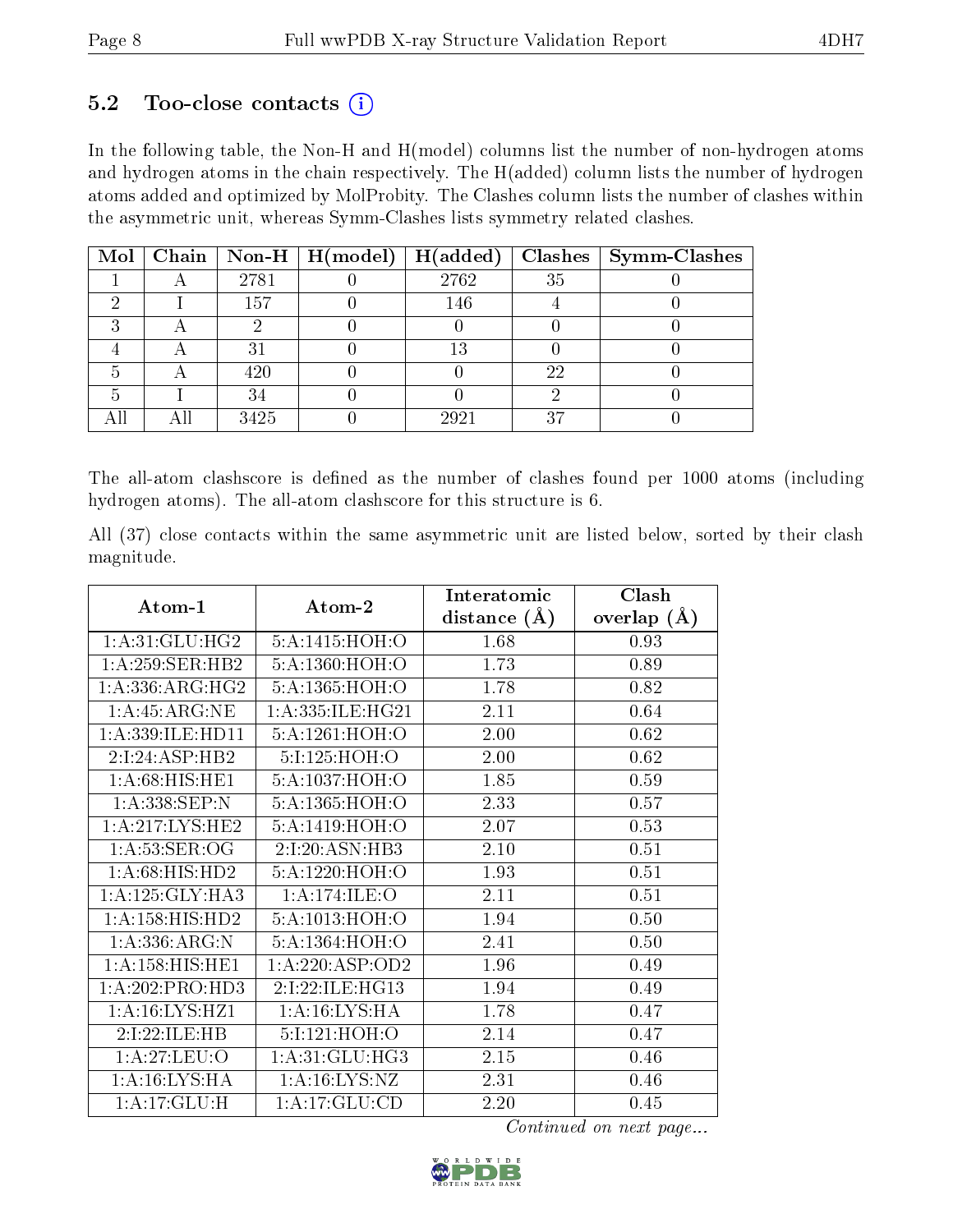| Atom-1               | Atom-2               | Interatomic    | Clash         |
|----------------------|----------------------|----------------|---------------|
|                      |                      | distance $(A)$ | overlap $(A)$ |
| 1: A: 336: ARG: NH1  | 5:A:1367:HOH:O       | 2.45           | 0.44          |
| 1:A:68:HIS:CD2       | 5:A:1220:HOH:O       | 2.69           | 0.44          |
| 1:A:313:PRO:HB3      | 5:A:1385:HOH:O       | 2.17           | 0.43          |
| 1: A: 335: ILE: O    | 1: A: 335: ILE: HG12 | 2.19           | 0.43          |
| 1: A: 163: ILE: HG22 | 1: A: 165: ARG: HG3  | 2.00           | 0.42          |
| 1: A: 192: LYS: NZ   | 5:A:1416:HOH:O       | 2.50           | 0.42          |
| 1:A:337:VAL:CC       | 5:A:1365:HOH:O       | 2.57           | 0.42          |
| 1: A:211:LEU:HB2     | 1: A:213:LYS:HE3     | 2.01           | 0.42          |
| 1:A:52:GLY:CA        | 5:A:1356:HOH:O       | 2.66           | 0.42          |
| 1: A: 336: ARG: NH1  | 5:A:1365:HOH:O       | 2.52           | 0.41          |
| 1: A:144: ARG:HD3    | 5:A:1219:HOH:O       | 2.19           | 0.41          |
| 1: A:83: LYS: HA     | 5:A:1289:HOH:O       | 2.19           | 0.41          |
| 1:A:336:ARG:CZ       | 5:A:1365:HOH:O       | 2.69           | 0.41          |
| 1:A:144:ARG:CD       | 5:A:1219:HOH:O       | 2.70           | 0.40          |
| 1: A:295: LYS: HG3   | 5:A:1361:HOH:O       | 2.21           | 0.40          |
| 1: A:244: ILE: O     | 1: A:248: GLU:HG3    | 2.21           | 0.40          |

Continued from previous page...

There are no symmetry-related clashes.

### 5.3 Torsion angles (i)

#### 5.3.1 Protein backbone (i)

In the following table, the Percentiles column shows the percent Ramachandran outliers of the chain as a percentile score with respect to all X-ray entries followed by that with respect to entries of similar resolution.

The Analysed column shows the number of residues for which the backbone conformation was analysed, and the total number of residues.

| Mol | Chain | Analysed                      | Favoured    |          | Allowed   Outliers | Percentiles     |               |
|-----|-------|-------------------------------|-------------|----------|--------------------|-----------------|---------------|
|     |       | $331/350$ (95\%)   322 (97\%) |             | $9(3\%)$ |                    |                 | $100$   $100$ |
|     |       | $18/20(90\%)$                 | $18(100\%)$ |          |                    | $100 \text{ h}$ | 100           |
| All | All   | $349/370(94\%)$               | 340(97%)    | $9(3\%)$ |                    | $100 \mid$      | 100           |

There are no Ramachandran outliers to report.

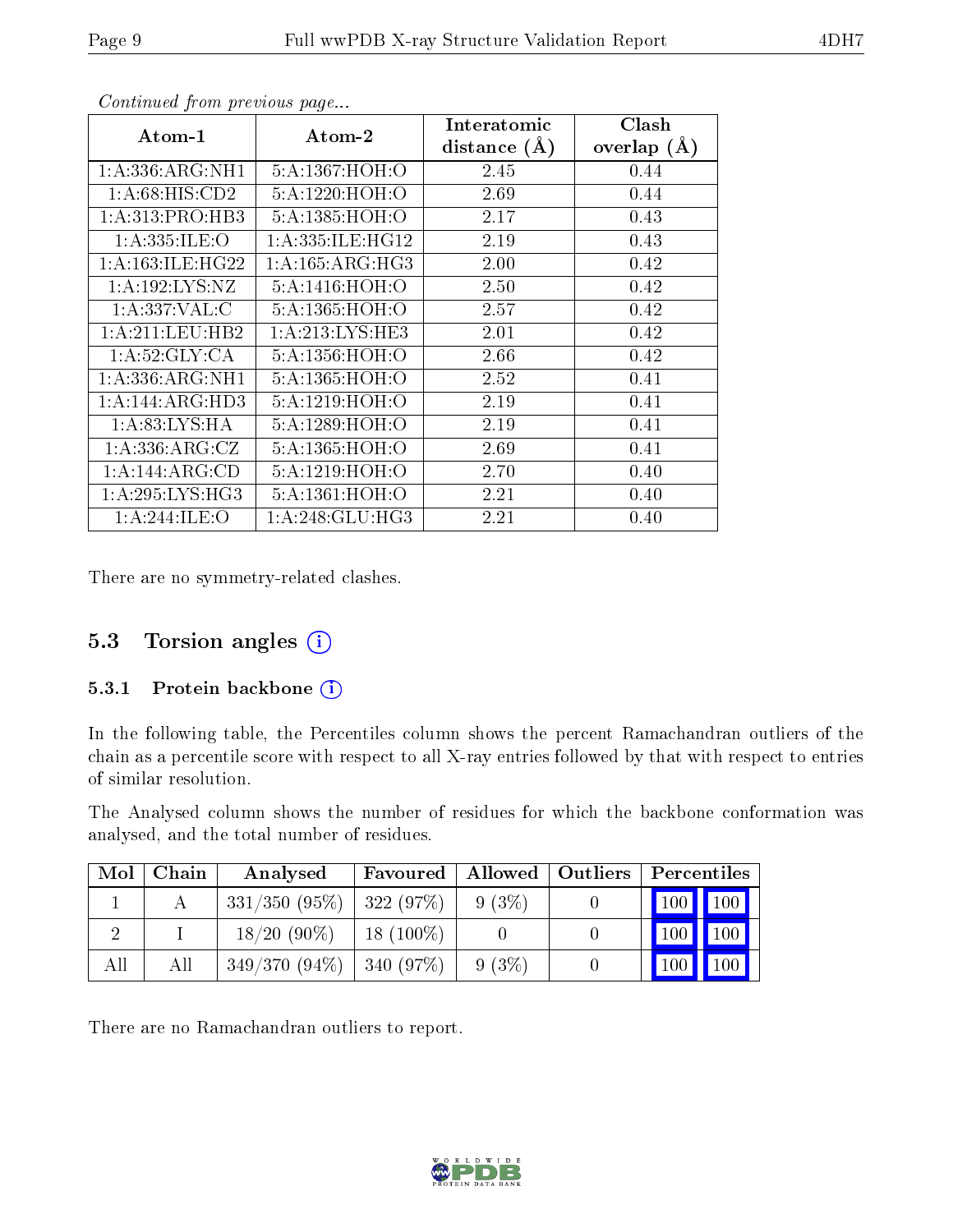#### 5.3.2 Protein sidechains  $(i)$

In the following table, the Percentiles column shows the percent sidechain outliers of the chain as a percentile score with respect to all X-ray entries followed by that with respect to entries of similar resolution.

The Analysed column shows the number of residues for which the sidechain conformation was analysed, and the total number of residues.

| Mol | Chain | Analysed        | Outliers<br>Rotameric |          | Percentiles                        |  |  |
|-----|-------|-----------------|-----------------------|----------|------------------------------------|--|--|
|     |       | 294/302(97%)    | 289 $(98\%)$          | $5(2\%)$ | 51<br>60                           |  |  |
|     |       | $15/15$ (100\%) | $15(100\%)$           |          | $\vert$ 100<br>$\vert$ 100 $\vert$ |  |  |
| All | All   | $309/317(98\%)$ | 304 $(98\%)$          | $5(2\%)$ | 54<br>62                           |  |  |

All (5) residues with a non-rotameric sidechain are listed below:

| Mol | Chain | Res | Type       |
|-----|-------|-----|------------|
|     |       | 16  | <b>LYS</b> |
|     |       | 198 | LEU        |
|     |       | 317 | LYS        |
|     |       | 318 | <b>PHE</b> |
|     |       | 335 | H E        |

Some sidechains can be flipped to improve hydrogen bonding and reduce clashes. All (7) such sidechains are listed below:

| Mol | Chain | Res | <b>Type</b>             |
|-----|-------|-----|-------------------------|
|     |       | 36  | $\overline{\text{ASN}}$ |
|     |       | 68  | <b>HIS</b>              |
|     |       | 99  | <b>ASN</b>              |
|     |       | 113 | <b>ASN</b>              |
|     |       | 158 | HIS                     |
|     |       | 307 | <b>GLN</b>              |
| 2   |       | 20  | <b>ASN</b>              |

#### $5.3.3$  RNA  $(i)$

There are no RNA molecules in this entry.

### 5.4 Non-standard residues in protein, DNA, RNA chains  $(i)$

3 non-standard protein/DNA/RNA residues are modelled in this entry.

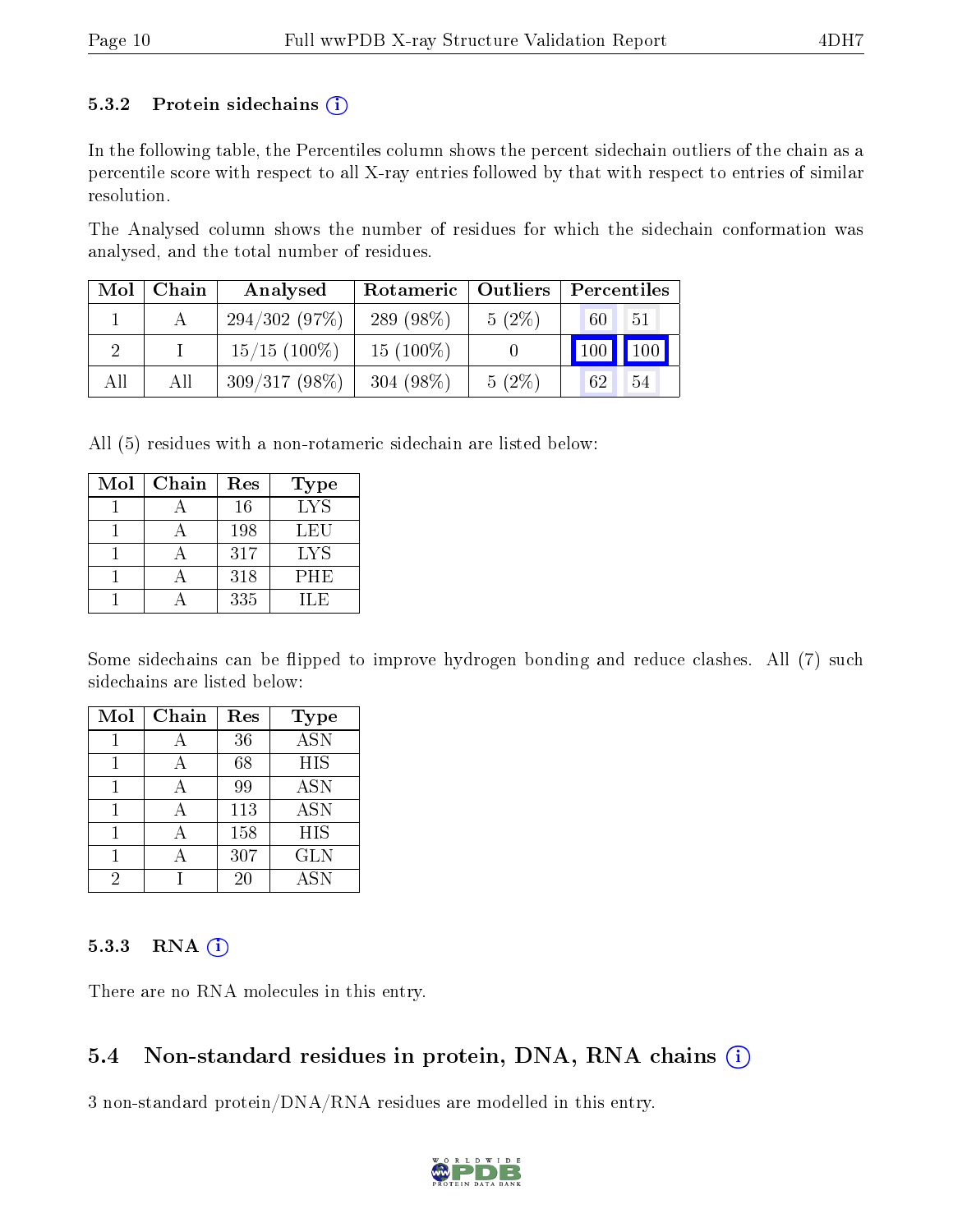In the following table, the Counts columns list the number of bonds (or angles) for which Mogul statistics could be retrieved, the number of bonds (or angles) that are observed in the model and the number of bonds (or angles) that are dened in the Chemical Component Dictionary. The Link column lists molecule types, if any, to which the group is linked. The Z score for a bond length (or angle) is the number of standard deviations the observed value is removed from the expected value. A bond length (or angle) with  $|Z| > 2$  is considered an outlier worth inspection. RMSZ is the root-mean-square of all Z scores of the bond lengths (or angles).

| Mol | Type       | Chain | Res | Link |         | <b>Bond lengths</b> |                |          | Bond angles |           |
|-----|------------|-------|-----|------|---------|---------------------|----------------|----------|-------------|-----------|
|     |            |       |     |      | Counts  | RMSZ                | $Z \vert$<br># | Counts   | RMSZ        | Z <br>#   |
|     | <b>SEP</b> | А     | 139 |      | 8,9,10  | 1.12                |                | 8,12,14  | 1.58        | $1(12\%)$ |
|     | <b>SEP</b> | А     | 338 |      | 8,9,10  | 0.98                |                | 8,12,14  | 1.98        | 2(25%)    |
|     | TPO        |       | 197 |      | 8,10,11 | 0.96                |                | 10,14,16 | 1.68        | $(10\%)$  |

In the following table, the Chirals column lists the number of chiral outliers, the number of chiral centers analysed, the number of these observed in the model and the number defined in the Chemical Component Dictionary. Similar counts are reported in the Torsion and Rings columns. '-' means no outliers of that kind were identified.

| $\bf{Mol}$ |            |     | Type   Chain   Res   Link   Chirals | <b>Torsions</b> | $\overline{\phantom{a}}$ Rings |
|------------|------------|-----|-------------------------------------|-----------------|--------------------------------|
|            | SEP        | 139 |                                     | 0/5/8/10        |                                |
|            | <b>SEP</b> | 338 |                                     | 5/5/8/10        |                                |
|            | ו שיד      | 197 |                                     | 1/9/11/13       |                                |

There are no bond length outliers.

All (4) bond angle outliers are listed below:

| Mol | Chain | Res | Type | Atoms    |         | Observed $(°)$ | Ideal $(°)$ |
|-----|-------|-----|------|----------|---------|----------------|-------------|
|     |       | 197 | TPO  | P-OG1-CB | $-4.95$ | 108.27         | 123.21      |
|     |       | 338 | SEP  | OG-CB-CA | 4.01    | 112.05         | 108.14      |
|     |       | 139 | SEP  | P-OG-CB  | $-3.65$ | 108.25         | 118.30      |
|     |       | 338 | SEP  | P-OG-CB  | $-3.26$ | 109.31         | 118.30      |

There are no chirality outliers.

All (6) torsion outliers are listed below:

| Mol | Chain | Res | <b>Type</b> | Atoms         |
|-----|-------|-----|-------------|---------------|
|     |       | 338 | <b>SEP</b>  | $CA-CB-OG-P$  |
|     |       | 338 | <b>SEP</b>  | $CB-OG-P-O1P$ |
|     |       | 338 | <b>SEP</b>  | $CB-OG-P-O2P$ |
|     |       | 338 | <b>SEP</b>  | $CB-OG-P-O3P$ |
|     |       | 338 | <b>SEP</b>  | N-CA-CB-OG    |
|     |       | 197 | <b>TPO</b>  | $O-C-CA-CB$   |

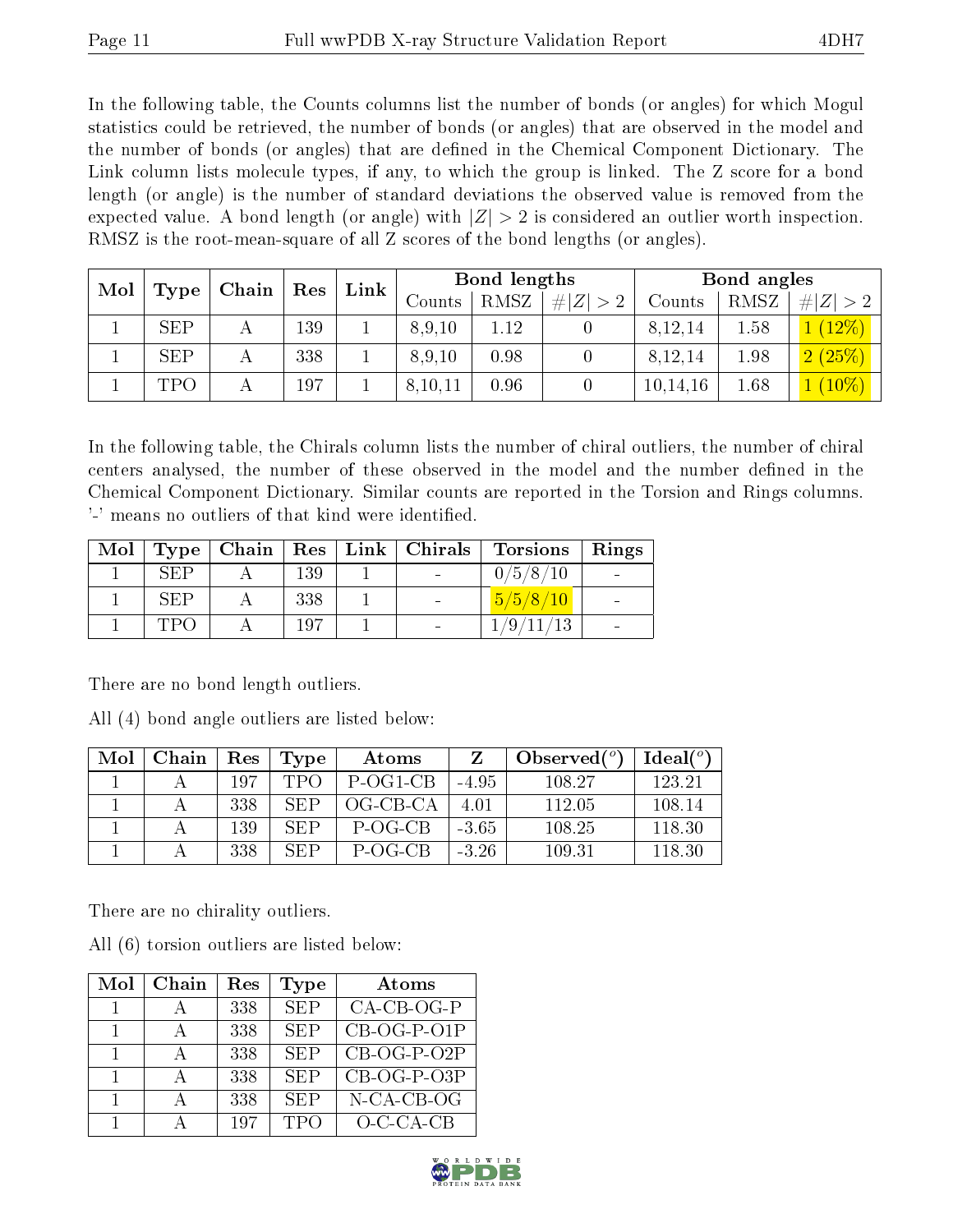There are no ring outliers.

1 monomer is involved in 1 short contact:

|  |       |       | Mol   Chain   Res   Type   Clashes   Symm-Clashes |
|--|-------|-------|---------------------------------------------------|
|  | 338 - | l SEP |                                                   |

#### 5.5 Carbohydrates (i)

There are no carbohydrates in this entry.

### 5.6 Ligand geometry  $(i)$

Of 3 ligands modelled in this entry, 2 are monoatomic - leaving 1 for Mogul analysis.

In the following table, the Counts columns list the number of bonds (or angles) for which Mogul statistics could be retrieved, the number of bonds (or angles) that are observed in the model and the number of bonds (or angles) that are defined in the Chemical Component Dictionary. The Link column lists molecule types, if any, to which the group is linked. The Z score for a bond length (or angle) is the number of standard deviations the observed value is removed from the expected value. A bond length (or angle) with  $|Z| > 2$  is considered an outlier worth inspection. RMSZ is the root-mean-square of all Z scores of the bond lengths (or angles).

| Mol | Type | $\vert$ Chain $\vert$ Res $\vert$ |     | $^{\shortmid}$ Link $_{\shortmid}$ | Bond lengths |      |            | Bond angles |      |              |
|-----|------|-----------------------------------|-----|------------------------------------|--------------|------|------------|-------------|------|--------------|
|     |      |                                   |     |                                    | Counts       | RMSZ | $\# Z $    | Counts,     | RMSZ | $+  Z  $     |
|     | ANP  |                                   | 403 |                                    | 29, 33, 33   | 1.96 | $10(34\%)$ | 31,52,52    | 1.60 | 6(<br>$19\%$ |

In the following table, the Chirals column lists the number of chiral outliers, the number of chiral centers analysed, the number of these observed in the model and the number defined in the Chemical Component Dictionary. Similar counts are reported in the Torsion and Rings columns. '-' means no outliers of that kind were identified.

|     |     | Mol   Type   Chain   Res   Link   Chirals | Torsions                                 | Rings |
|-----|-----|-------------------------------------------|------------------------------------------|-------|
| ANP | 403 | $\sim$                                    | $\frac{3}{14/38/38}$ $\frac{1}{0/3/3/3}$ |       |

All (10) bond length outliers are listed below:

| Mol | Chain | Res | Type       | Atoms    | Z       | Observed $(A$ | Ideal(A) |
|-----|-------|-----|------------|----------|---------|---------------|----------|
| 4   |       | 403 | <b>ANP</b> | PG-N3B   | 4.22    | 1.74          | 1.63     |
| 4   | А     | 403 | <b>ANP</b> | PB-N3B   | 3.82    | 1.73          | 1.63     |
| 4   |       | 403 | <b>ANP</b> | $PG-O3G$ | $-3.59$ | 1.47          | 1.56     |
|     |       | 403 | <b>ANP</b> | PB-O3A   | 3.27    | 1.63          | 1.59     |
|     |       | 403 | <b>ANP</b> | PG-O1G   | 3.00    | 1.50          | 1.46     |
|     |       | 403 | <b>ANP</b> | $C5-C4$  | 2.84    | 1.48          | 1.40     |

Continued on next page...

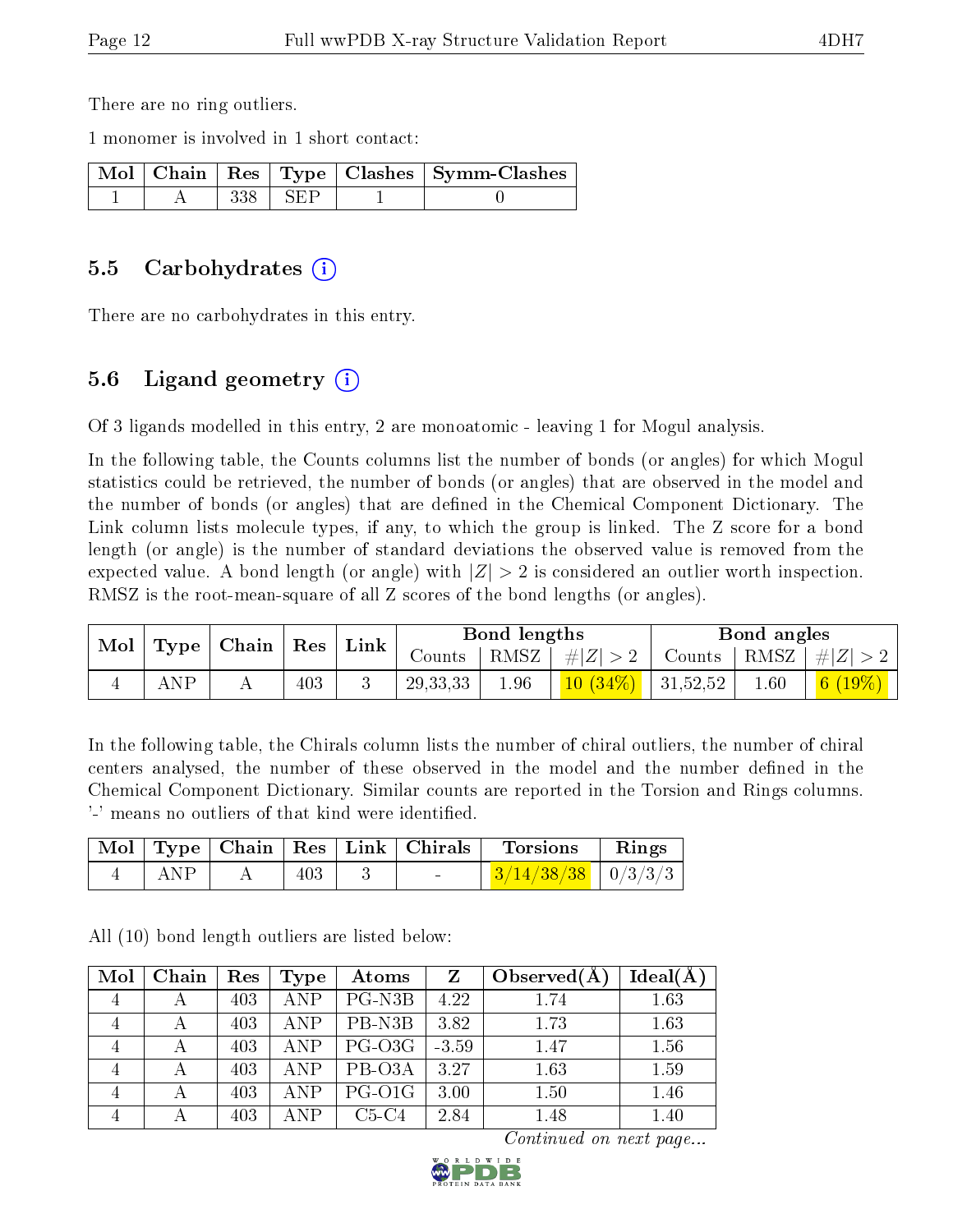| Mol | Chain |     | $_{\rm i}$ $\rm Res$ $\mid$ $\rm Type$ | Atoms                  | Z          | $_+$ Observed(A) $\,$ | Ideal(A) |
|-----|-------|-----|----------------------------------------|------------------------|------------|-----------------------|----------|
|     |       | 403 | ANP                                    | $C2-N3$                | 2.56       | 1.36                  | 1.32     |
|     |       | 403 | $\Delta NP$                            | $PB-O2B$               | $-2.40$    | 1.50                  | 1.56     |
|     |       | 403 | $\Delta NP$                            | $C4-N3$                | -2.11      | 1.38                  | 1.35     |
|     |       | 403 | ANP                                    | $\perp$ PG-O2G $\perp$ | $1 - 2.11$ | 1.51                  | 1.56     |

Continued from previous page...

All (6) bond angle outliers are listed below:

| Mol            | Chain | Res | Type       | Atoms         |         | Observed $(°)$ | Ideal $(^\circ)$ |
|----------------|-------|-----|------------|---------------|---------|----------------|------------------|
| 4              |       | 403 | ANP        | PA-O3A-PB     | $-4.26$ | 117.61         | 132.62           |
| 4              | А     | 403 | ANP        | $N3-C2-N1$    | $-4.25$ | 122.03         | 128.68           |
| $\overline{4}$ | А     | 403 | <b>ANP</b> | $O3G-PG-O1G$  | $-2.08$ | 108.21         | 113.45           |
| $\overline{4}$ |       | 403 | <b>ANP</b> | $O2G-PG-O1G$  | $-2.07$ | 108.24         | 113.45           |
| $\overline{4}$ |       | 403 | ANP        | $C3'-C2'-C1'$ | 2.04    | 104.05         | 100.98           |
| $\overline{4}$ |       | 403 | A NP       | $C2-N1-C6$    | 2.03    | 122.23         | 118.75           |

There are no chirality outliers.

All (3) torsion outliers are listed below:

| Mol | Chain | Res | Type        | Atoms         |
|-----|-------|-----|-------------|---------------|
|     |       | 403 | A NP        | PB-N3B-PG-O1G |
|     |       | 403 | A NP        | PG-N3B-PB-O1B |
|     |       | 403 | $\Delta$ NP | PG-N3B-PB-O3A |

There are no ring outliers.

No monomer is involved in short contacts.

The following is a two-dimensional graphical depiction of Mogul quality analysis of bond lengths, bond angles, torsion angles, and ring geometry for all instances of the Ligand of Interest. In addition, ligands with molecular weight > 250 and outliers as shown on the validation Tables will also be included. For torsion angles, if less then 5% of the Mogul distribution of torsion angles is within 10 degrees of the torsion angle in question, then that torsion angle is considered an outlier. Any bond that is central to one or more torsion angles identified as an outlier by Mogul will be highlighted in the graph. For rings, the root-mean-square deviation (RMSD) between the ring in question and similar rings identified by Mogul is calculated over all ring torsion angles. If the average RMSD is greater than 60 degrees and the minimal RMSD between the ring in question and any Mogul-identified rings is also greater than 60 degrees, then that ring is considered an outlier. The outliers are highlighted in purple. The color gray indicates Mogul did not find sufficient equivalents in the CSD to analyse the geometry.

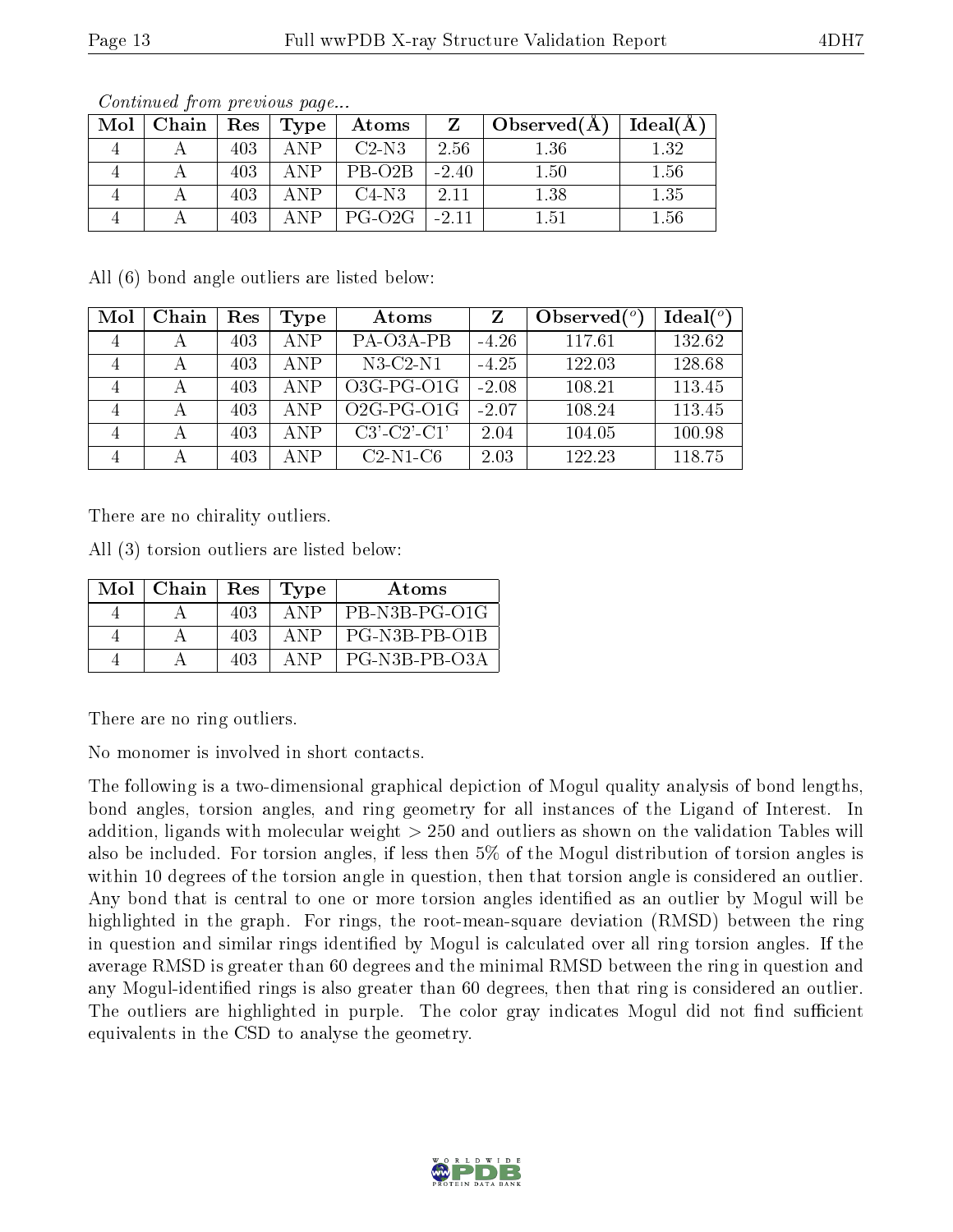

## 5.7 [O](https://www.wwpdb.org/validation/2017/XrayValidationReportHelp#nonstandard_residues_and_ligands)ther polymers (i)

There are no such residues in this entry.

## 5.8 Polymer linkage issues (i)

There are no chain breaks in this entry.

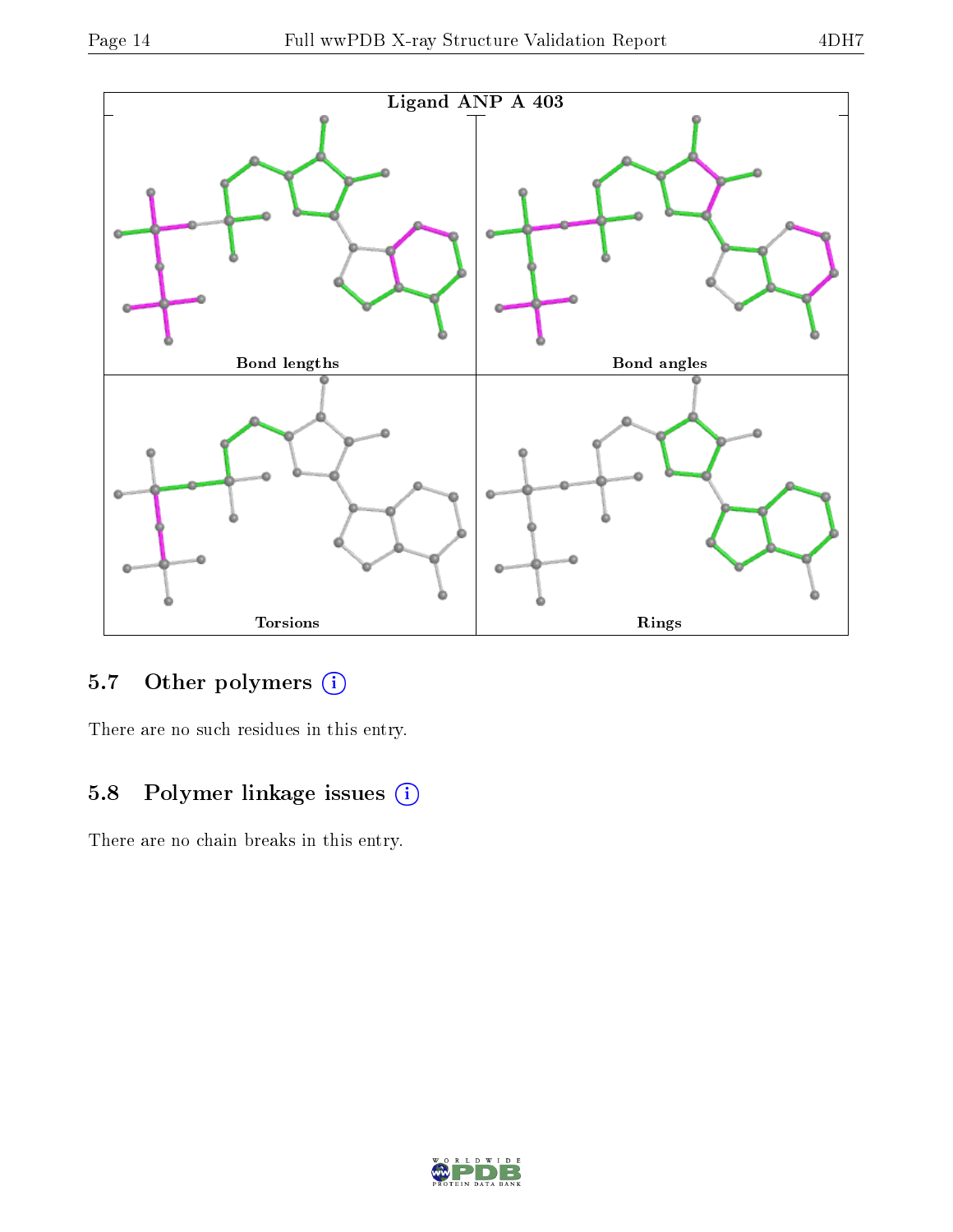## 6 Fit of model and data  $(i)$

### 6.1 Protein, DNA and RNA chains  $(i)$

In the following table, the column labelled  $#RSRZ> 2'$  contains the number (and percentage) of RSRZ outliers, followed by percent RSRZ outliers for the chain as percentile scores relative to all X-ray entries and entries of similar resolution. The OWAB column contains the minimum, median,  $95<sup>th</sup>$  percentile and maximum values of the occupancy-weighted average B-factor per residue. The column labelled ' $Q< 0.9$ ' lists the number of (and percentage) of residues with an average occupancy less than 0.9.

| Mol | Chain | Analysed        | ${ <\hspace{-1.5pt}{\mathrm{RSRZ}} \hspace{-1.5pt}>}$ | # $RSRZ>2$                      | $OWAB(A^2)$    | Q <sub>0.9</sub> |
|-----|-------|-----------------|-------------------------------------------------------|---------------------------------|----------------|------------------|
|     |       | $333/350(95\%)$ | 0.17                                                  | $22(6\%)$ 18<br>14 <sub>1</sub> | 14, 19, 38, 53 |                  |
|     |       | $20/20$ (100\%) | 0.42                                                  | $2(10\%)$ 7 5                   | 15, 17, 46, 57 |                  |
| All | All   | $353/370(95\%)$ | 0.19                                                  | 13 <br>24 $(6\%)$<br>17         | 14, 19, 38, 57 |                  |

All (24) RSRZ outliers are listed below:

| Mol            | Chain                   | Res              | Type                    | $\rm RSRZ$       |
|----------------|-------------------------|------------------|-------------------------|------------------|
| $\overline{2}$ | $\mathbf I$             | 24               | ASP                     | 7.9              |
| $\overline{1}$ | $\overline{\rm A}$      | 318              | PHE                     | 7.5              |
| $\overline{1}$ | $\overline{A}$          | $\overline{15}$  | VAL                     | $6.0\,$          |
| $\overline{1}$ | $\overline{\rm A}$      | 319              | $\overline{\text{LYS}}$ | $5.2\,$          |
| $\overline{1}$ | $\overline{\rm A}$      | $\overline{16}$  | $\overline{\text{LYS}}$ | $\overline{4.7}$ |
| $\overline{2}$ | $\overline{I}$          | 23               | <b>HIS</b>              | 4.7              |
| $\overline{1}$ | $\overline{\mathbf{A}}$ | 337              | <b>VAL</b>              | 4.2              |
| $\overline{1}$ | $\overline{A}$          | 320              | <b>GLY</b>              | 3.6              |
| $\overline{1}$ | $\overline{\rm A}$      | 321              | PRO                     | 3.5              |
| $\overline{1}$ | $\overline{A}$          | 278              | <b>THR</b>              | $\overline{3.3}$ |
| $\overline{1}$ | $\overline{\rm A}$      | 285              | $\overline{\text{LYS}}$ | $\overline{3.3}$ |
| $\overline{1}$ | $\overline{\rm A}$      | $\overline{335}$ | ILE                     | $\overline{3.3}$ |
| $\overline{1}$ | $\overline{\rm A}$      | 17               | $\overline{\text{GLU}}$ | 3.0              |
| $\overline{1}$ | $\overline{\rm A}$      | $\overline{21}$  | $\overline{\text{LYS}}$ | $2.\overline{7}$ |
| $\overline{1}$ | $\overline{A}$          | 317              | <b>LYS</b>              | $\overline{2.6}$ |
| $\overline{1}$ | $\overline{\rm A}$      | 253              | $\overline{\text{GLY}}$ | 2.4              |
| $\overline{1}$ | $\overline{A}$          | $\overline{52}$  | $\overline{\text{GLY}}$ | $\overline{2.4}$ |
| $\mathbf{1}$   | $\overline{\rm A}$      | 331              | <b>GLU</b>              | 2.4              |
| $\overline{1}$ | $\overline{A}$          | 20               | <b>ALA</b>              | 2.4              |
| $\overline{1}$ | $\overline{A}$          | 256              | $\overline{\rm{ARG}}$   | 2.3              |
| $\overline{1}$ | $\overline{A}$          | 193              | <b>GLY</b>              | 2.2              |
| $\overline{1}$ | $\overline{\rm A}$      | 333              | GLU                     | 2.1              |
| $\overline{1}$ | $\overline{\rm A}$      | 286              | <b>ASN</b>              | 2.0              |
| $\overline{1}$ | $\overline{\rm A}$      | 336              | $\rm{ARG}$              | 2.0              |

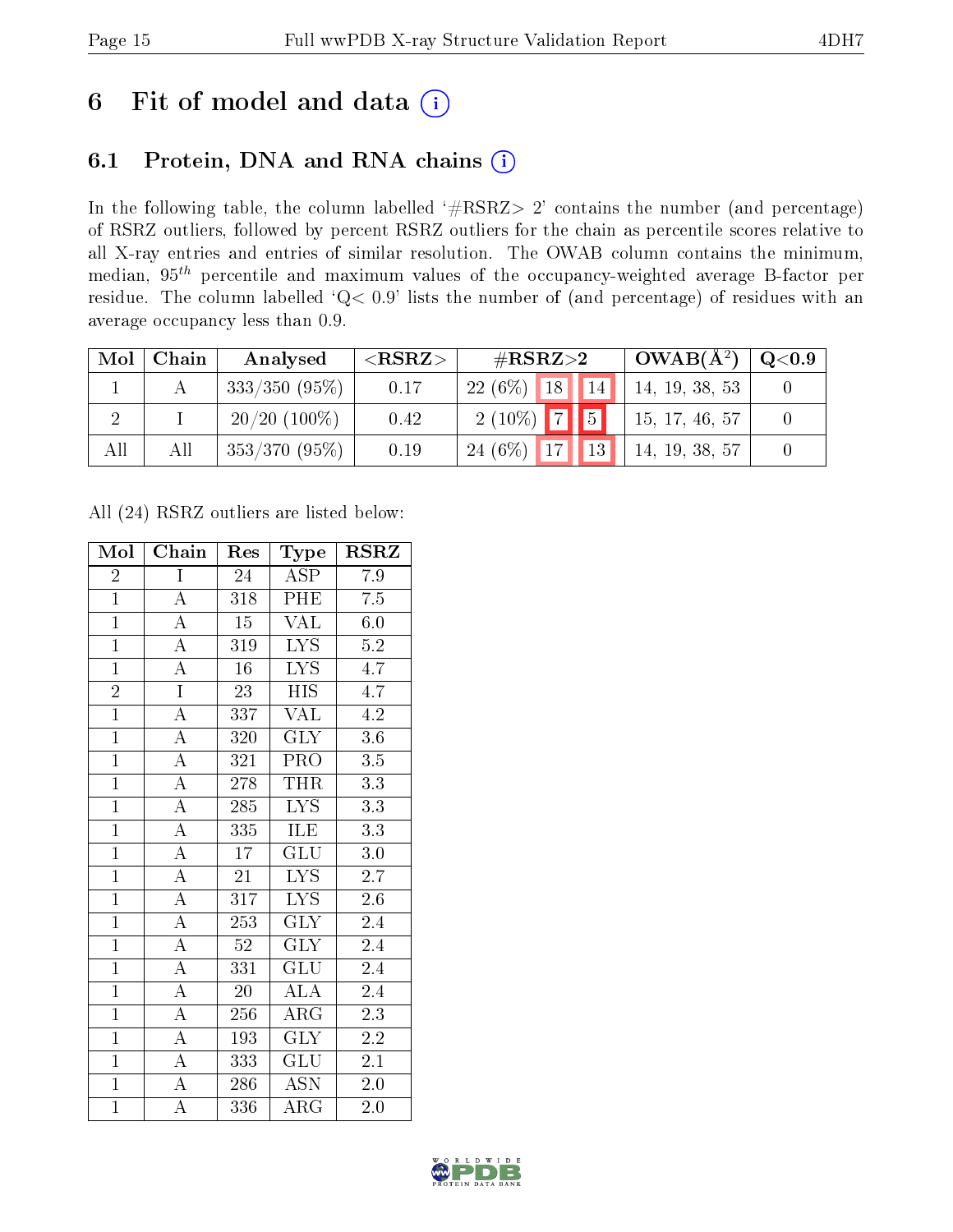### 6.2 Non-standard residues in protein, DNA, RNA chains  $(i)$

In the following table, the Atoms column lists the number of modelled atoms in the group and the number defined in the chemical component dictionary. The B-factors column lists the minimum, median,  $95<sup>th</sup>$  percentile and maximum values of B factors of atoms in the group. The column labelled  $Q< 0.9$ ' lists the number of atoms with occupancy less than 0.9.

| Mol | Type                 | Chain | Res | $\mid$ Atoms | ${\bf RSCC}$ |          | $\mathbf{RSR}$   B-factors( $\mathbf{A}^2$ ) | $\mathrm{O}{<}0.9$ |
|-----|----------------------|-------|-----|--------------|--------------|----------|----------------------------------------------|--------------------|
|     | SEE                  |       | 139 | 10/          | $0.9\degree$ | $0.16\,$ | 17,21,31,31                                  |                    |
|     | $\operatorname{SEP}$ |       | 338 | 10/          | ${0.94}$     |          | 21, 23, 25, 26                               |                    |
|     | TP (                 |       | 197 |              | ).98         | 0.07     | 17.18.19.21                                  |                    |

#### 6.3 Carbohydrates (i)

There are no carbohydrates in this entry.

### 6.4 Ligands  $(i)$

In the following table, the Atoms column lists the number of modelled atoms in the group and the number defined in the chemical component dictionary. The B-factors column lists the minimum, median,  $95<sup>th</sup>$  percentile and maximum values of B factors of atoms in the group. The column labelled  $Q< 0.9$ ' lists the number of atoms with occupancy less than 0.9.

| Mol | Type | Chain |     | $\mid$ $\mathrm{Res}\mid$ $\mathrm{Atoms}$ |      |      | $ $ RSCC $ $ RSR $ $ B-factors( $A2$ ) | $^{\circ}$ Q<0.9 |
|-----|------|-------|-----|--------------------------------------------|------|------|----------------------------------------|------------------|
|     | МG   |       | 401 |                                            | 0.95 | 0.06 | 18.18.18.18                            |                  |
|     | ANP  |       | 403 | 31/31                                      | 0.97 | 0.09 | 13.15.17.17                            |                  |
|     | МG   |       | 402 |                                            | 0.98 | 0.10 | 17.17.17.17                            |                  |

The following is a graphical depiction of the model fit to experimental electron density of all instances of the Ligand of Interest. In addition, ligands with molecular weight  $> 250$  and outliers as shown on the geometry validation Tables will also be included. Each fit is shown from different orientation to approximate a three-dimensional view.